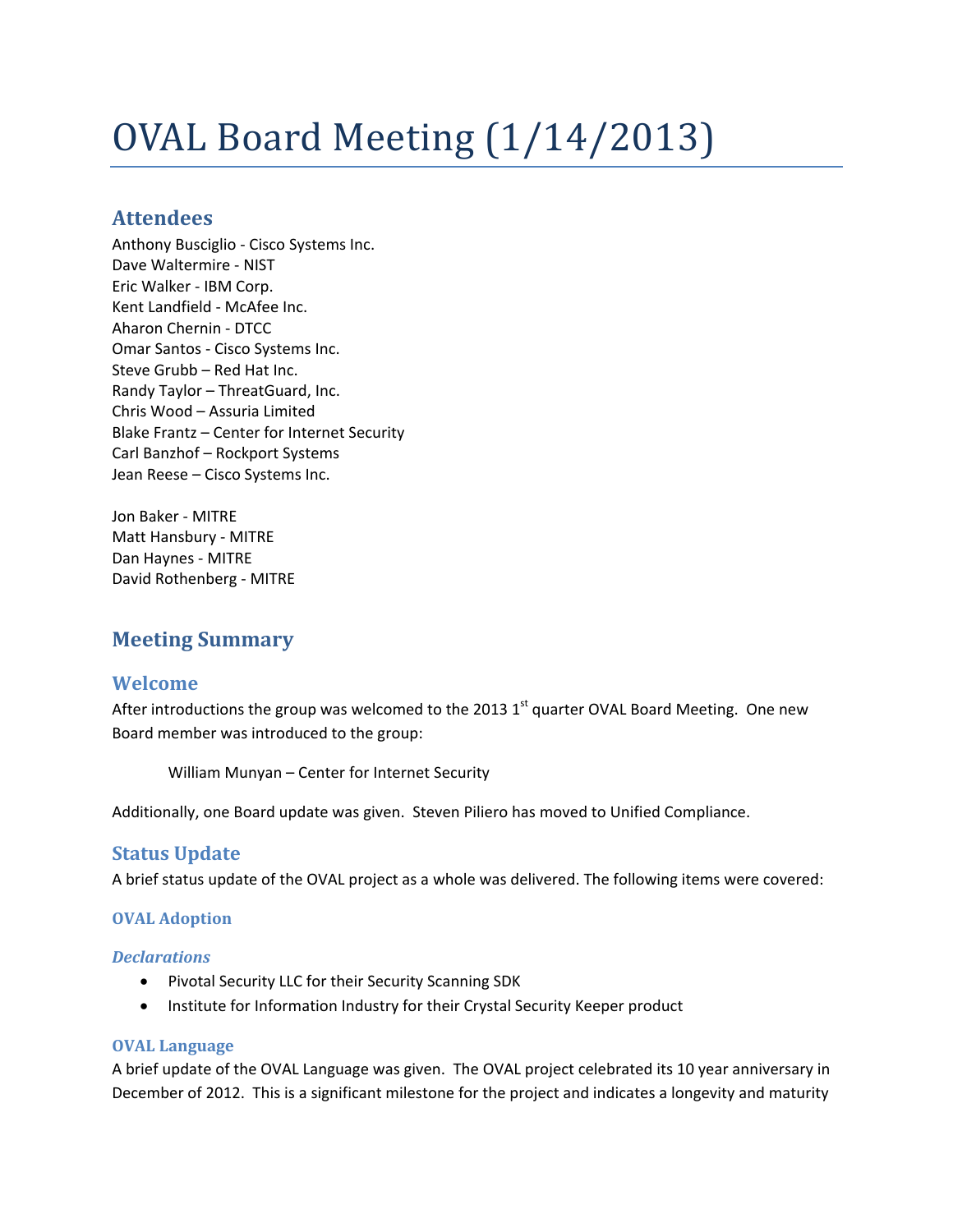that has been highly dependent on the community, and in no small part, the hard work of the OVAL Board members. A MITRE press release is going to be published to commemorate the anniversary.

The OVAL team is now focused on the 5.11 release of OVAL. Several research projects have been undertaken and are going to make their way to the OVAL Language Sandbox for vetting over the next few months. Additionally, the team announced that the OVAL Language Schema files would be hosted on GitHub moving forward, in order to provide more transparency and clarity into changes made from version to version.

Additionally, updates on two major areas of focus were given. The first update involved the Mobile Devices space. The OVAL team has been researching the Android platform and has created a proof of concept application that takes an OVAL Definition and generates a System Characteristics file on an Android device. This output can then be evaluated on a different machine using a Definition Evaluator tool. The source code for the proof-of-concept will be made available in the OVAL Language Sandbox once it has gone through the review process. Based on the lessons learned, the team will additionally be providing feedback on the experimental Android schemas developed by the SecPod Technologies Team. These changes will be made in the OVAL Language Sandbox.

Secondly, the OVAL team has also developed a prototype for the sql57\_test in the OVAL Interpreter for Windows and Linux and it is currently available in an OVAL Interpreter branch. As of right now, it has been tested on MySQL, but, there are plans to test it on additional databases. Sample content, based on the CIS Benchmark for MySQL, is also available in the OVAL Language Sandbox. This prototype and sample content will provide the community with a working implementation to experiment with and will help the community to better understand how the Schema or documentation might need to be updated to better reflect practical applications.

Lastly, the Cisco team has submitted two new component schemas for their Cisco IOS-XE and Cisco ASA platforms. These schemas are available in the OVAL Language Sandbox.

#### **OVAL Interpreter**

The OVAL team published version 5.10.1.4 of the Interpreter on December  $21^{st}$ . Support was added for scheduling class entity in the UNIX process tests and numerous bugs reported by the community were fixed.

#### **OVAL Repository**

The OVAL Repository's definition count at the time of the call was 14,278. ALTX-SOFT, G2 Inc., and SecPod Technologies received the Top Contributor Awards for the  $4<sup>th</sup>$  quarter of 2012 for their submissions to the OVAL Repository.

## **OVAL Interpreter Discussion Follow Up**

Following the 2012 Q4 OVAL Board call, there was an additional phone call held to discuss the OVAL Interpreter following some concerns about the licensing model and some potential issues it could cause with respect to competitiveness. The OVAL team gave an update on their action items from that call.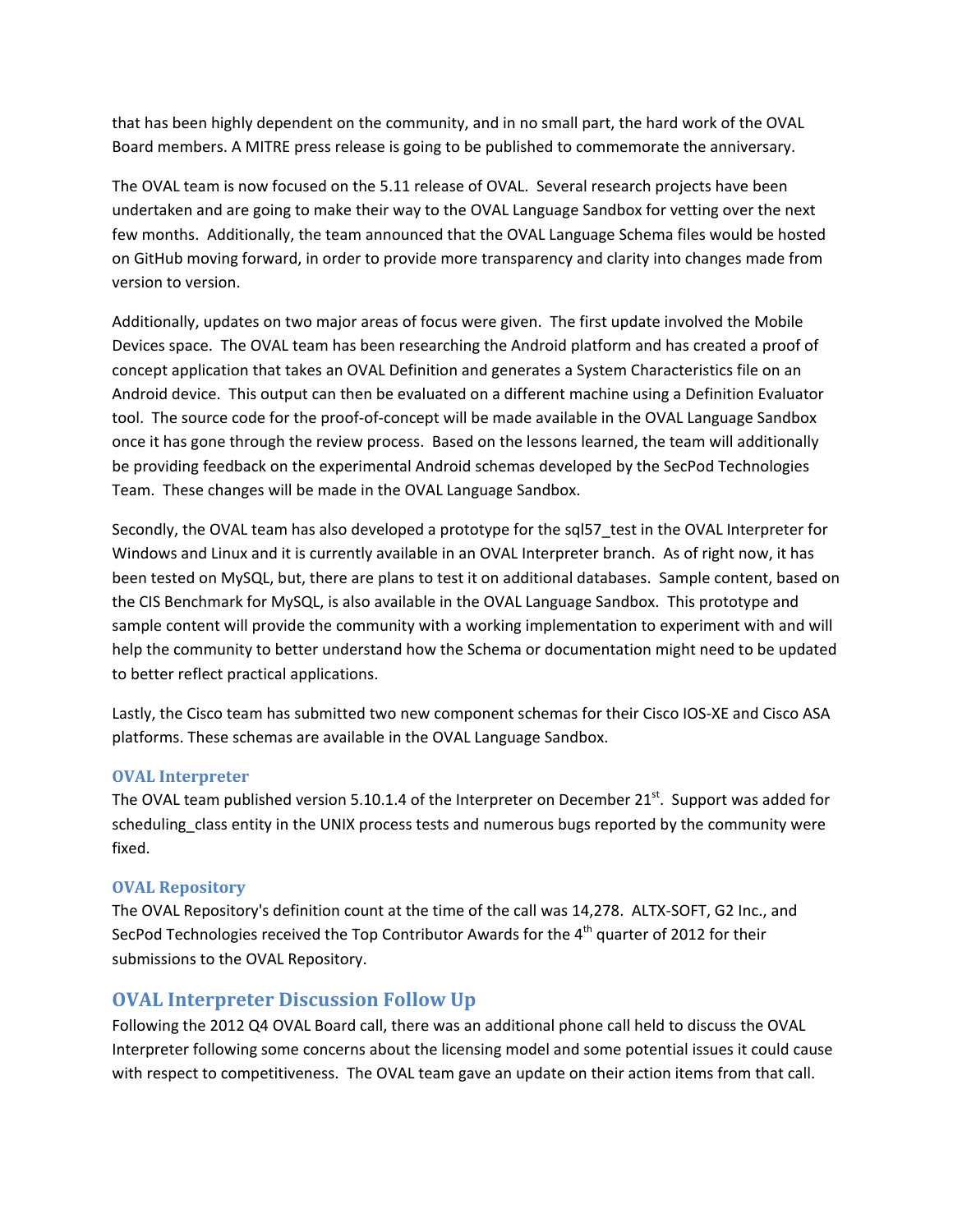#### **Website Updates**

The team made several website updates to more effectively describe the purpose of the OVAL Interpreter. The following updates were made:

- A more clear description was given on the OVAL Interpreter page to better articulate the purpose of the Interpreter and to highlight that it is not intended for commercial use.
- Use Cases for the Interpreter were added to make it clearer that it primarily is developed as a reference implementation and to test the Language.
- Additional links and wording was added to more directly highlight the OVAL Adoption program for those looking for commercial vendors and tools that support OVAL.

All of these updates can be seen on the OVAL Interpreter page on the OVAL web site: [https://oval.mitre.org/language/interpreter.html.](https://oval.mitre.org/language/interpreter.html)

#### **Legal Information**

The OVAL team has begun reviewing with its legal team exactly what policies and procedures are required for MITRE-coded Open Source projects. This information gathering is still in process and an update will be provided when available.

#### **Survey Results**

The OVAL team then gave a detailed review of the responses to a survey sent out in response to the concerns regarding the OVAL Interpreter license. Overall, there were 22 total responses, 6 from organizations represented on the OVAL Board, and 14 organizations participating in the OVAL Adoption program.

The team reviewed each of the questions and gave an overview of the answers provided. The results of the survey will be sent out by the team in the near future.

The overall conclusions supported by the survey results were the following:

- The OVAL Interpreter is used widely in the community for content testing, product testing, and as a reference. It is also used in commercial products in some cases.
- The majority of the respondents seem to be happy with the OVAL Interpreter as a reference implementation and several would like to see more done to improve quality of language and interoperability of tools.
- Respondents who are directly using the OVAL Interpreter or its source code are making efforts to follow license and copyright requirements.
- Based on these results, there does not appear to be a compelling reason to change the OVAL Interpreter license.

#### **General Discussion on OVAL Interpreter**

Following the results of the survey, there was a bit of general discussion from the Board on the topic. This captures the main points made: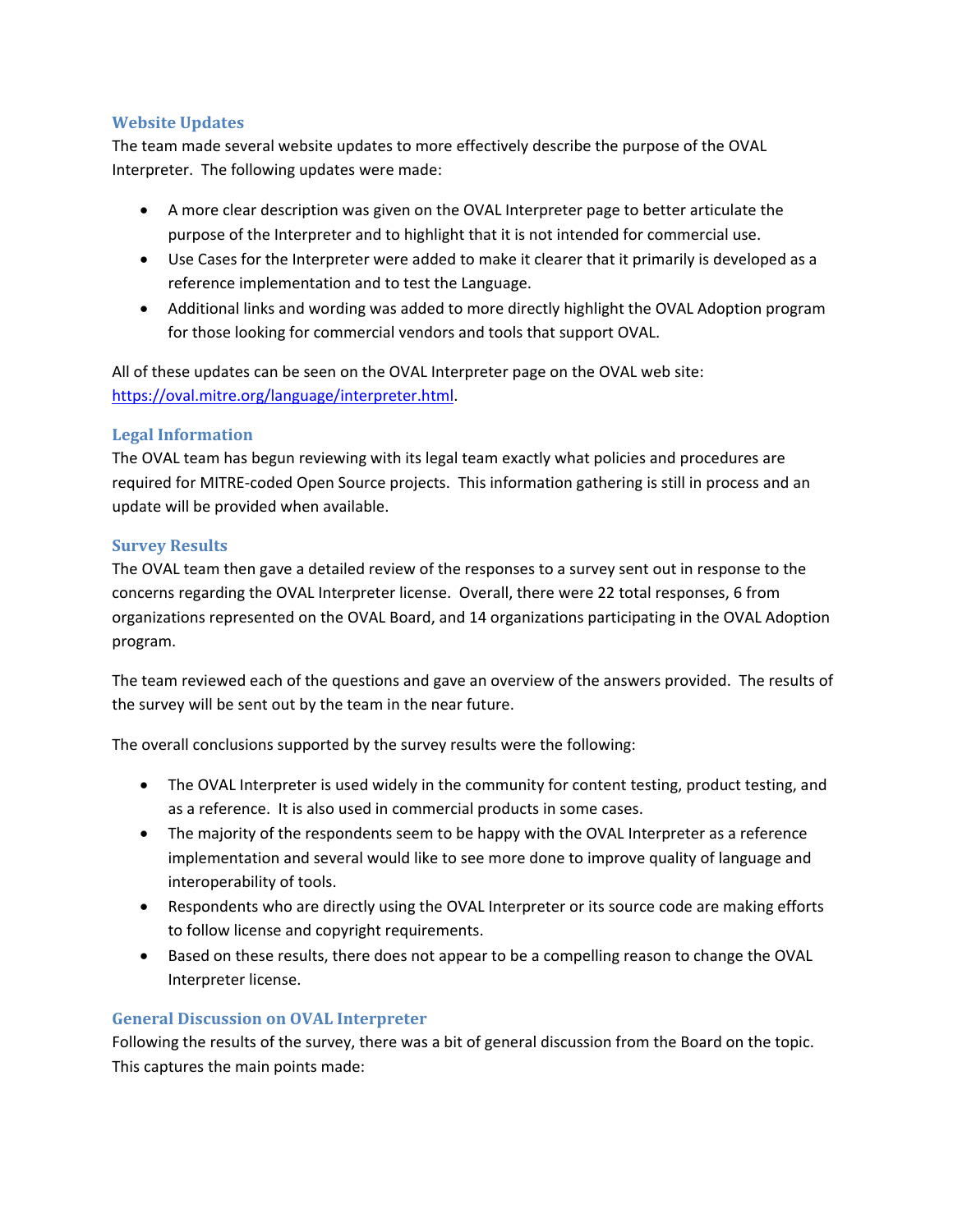- It was asked how the team prioritizes its Language work. There is no formal process, but, the team manages the work by determining critical areas through community discussion and addressing critical defects in the code base. The OVAL Community is strongly encouraged to provide specific areas of interest to help the team to best prioritize its work.
- Write access for the OVAL project's source control was discussed. The questions revolved around a potential process for granting write access to non-MITRE developers/organizations. This also touched on the maturity of the project and the potential for moving to a formal international standards body. The team pointed out that contributions to the project are always welcomed and encouraged, but added, that it can take significant effort from them to review code contributions, provide feedback, and integrate them into the codebase. It was suggested also that up until this point there really hasn't been enough consistent contributors to make such a policy relevant. A reply to this position was that with or without the acute need, having such a process in place would contribute to the maturity and transparency of the project.
- The idea of creating a sub-group was floated to address the general maturity of the project, with respect to the potential transfer to a formal international standards body. Several Board members volunteered for such a group.

# **Solaris Patch Testing**

It was brought up over the mailing lists that there was some difficulty with assessing the newer versions of Solaris. The current capabilities of the Language do not allow the proper testing of the platform, leaving vendors to either not test the platform or to write custom checks. A general conversation about the topic occurred:

- The question was asked if this involved the ksplice project, which allows updates directly to the binaries, thus avoiding reboot. This was not the intent of the question.
- It was pointed out that this work would be a very good fit for the OVAL Sandbox as a way to get a notional Schema out to vendors for feedback and potential implementation.
	- o Vendors showed reluctance to this, because their company policy would not allow support of such an out-of-release version of the Schema.
- Others pointed out that some conversation with Oracle had occurred and they might be able to help here. Blake Frantz offered to help with a contact on the Oracle team.
- An informal poll was taken to see how many vendors are supporting Solaris, with 4 or so claiming to support or having plans to support, Solaris. (Note: this was actually 4 out of the 6 vendors on the call)
- The appropriate way to move this forward, it was suggested, was to model the tests, provide draft Schema, and then work with the community on vetting it and moving it into the Language.

## **Additional Items**

Following the end of the formal agenda, the floor was opened. One item was raised:

• Blake Frantz noted that CIS was in the process of creating benchmarks for Kerberos and in doing so was finding the need for a specific test to evaluate .ini files. He asked the group if others saw value in such a thing.